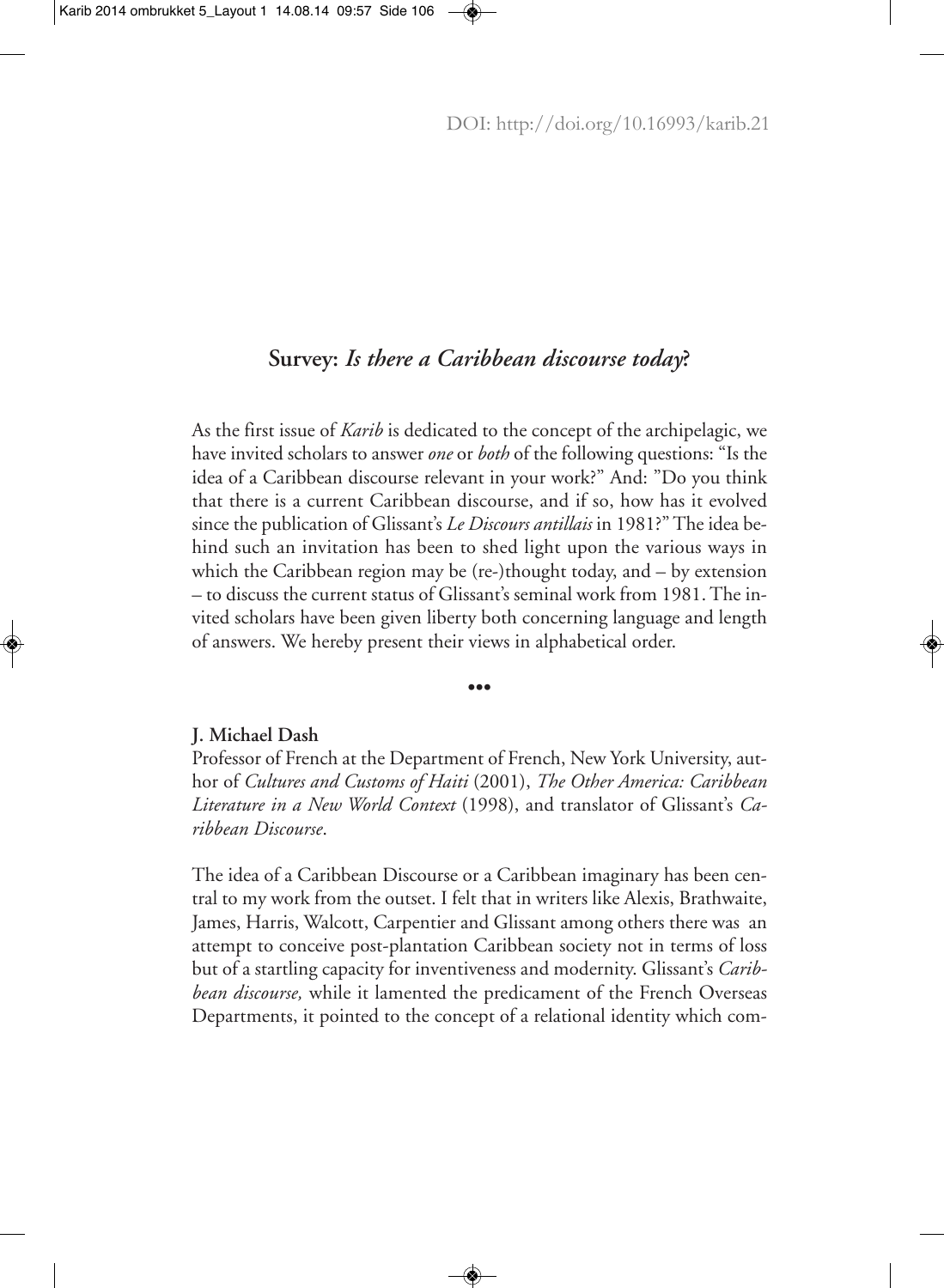bined diversity with a shared consciousness. That was a real breakthrough. As for the second question, I feel that it was an error to view Glissant's *Caribbean discourse* as a political or ideological text. It has become clearer with time that it was a kind of "pensee archipelique" that was being elaborated. Consequently, its implications continue to influence critical thinking on the region. It certainly steers us clear of a nativist essentializing of Caribbean identity which is a tendency that persists in Anglophone Caribbean writing which stresses a grounded wholeness.

### **Adriana Méndez Rodenas**

Professor of Spanish in the Department of Spanish and Portuguese at the University of Iowa, author of *Transatlantic Travels in Nineteenth-Century Latin America: European Women Pilgrims* (2013), *Cuba en su imagen-Historia e identidad en la literatura cubana* (2002), and *Gender and Nationalism in Colonial Cuba-The Travels of Santa Cruz y Montalvo, condesa de Merlin* (1998).

Absolutely!The "Caribbean discourse" is the foundation for any serious work in the field. In my own work, I have been most influenced by Benítez Rojo's *La isla que se repite*, and his notion of the Caribbean as a culture of performance. An essential reference to any work on Hispanic Caribbean is Fernando Ortiz's *Contrapunteo*, but also his many essays on Afro-Cuban culture. In my mind, his notion of transculturation is more accessible, more cogent, and certainly more exciting than Glissant's *creolité*, although each thinker has his own place, of course. My work on XIXth century Cuba has been much influenced by the work of the historians, particularly Moreno Fraginals, *El ingenio,* which I see as a form of Caribbean discourse in its own right. I personally think that Glissant is a bit over-rated. He has flashes of insight, but his prose is so convoluted, and his logic so circular, that it is hard to get a "golden nugget" out of him. After plying my way through the *Discourse*, quite frankly, I gave up, and returned to Ortiz, whose prose is magnificent and whose arguments are clear and still resonate today.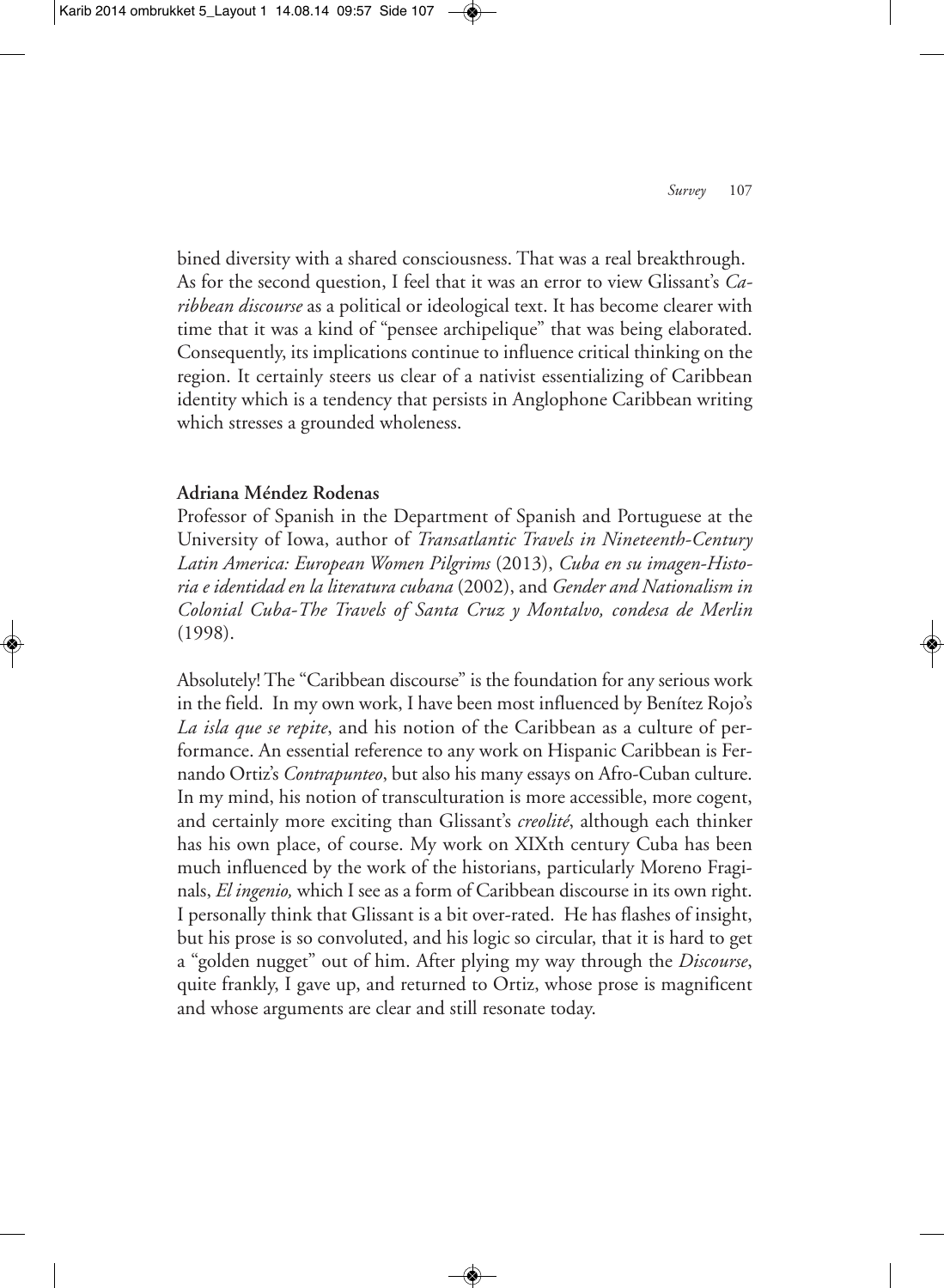Of course there is a Caribbean discourse; but I'm not sure exactly how this discourse has evolved. I think right now it is somewhat fragmented. In the U.S., there's a strong focus on race and gender – my own work has emphasized this aspect. James Arnold just published a new edition of Césaire. In a sense, a writer like José Antonio Ponte is filling the void left by the greats of early 20<sup>th</sup> century Cuba (Ortiz, Lezama). Sarduy's work is certainly at the forefront, reshuffling the earlier tradition in many directions. Rafael Rojas is inspiring in terms of revisions of Cuban history; he writes book after book, but his prolific output sometimes is at the cost of historical accuracy and precision. *Un poco rápido para mi gusto y a veces no aprecia debidamente ni a las escritoras ni a la diaspora cubana. Por tanto, a mi juicio, muestra limitaciones debido a su formación y a la generación a que pertenece*.

#### **Martin Munro**

Associate professor of French, Florida State University at Tallahassee, author of *Different Drummers: Rhythm and Race in the Americas* (2010) and *Exile and Post-1946 Haitian Literature* (2007).

There has always been something of an imperfect fit between Glissantian "Caribbean discourse" and Haitian studies. Perhaps the root of this difference lies in the fact that Glissant wrote primarily in and of a Martinican context, and did not intend his theories to apply directly across other parts of the Caribbean. We tend to translate "Le Discours antillais" as "Caribbean discourse", and this perhaps is a mistake, as, again, Glissant did not pretend in that work to offer a truly pan-Caribbean theory of culture and history. The particularities of Martinican society, culture, and history always inflected his work in distinctive ways, as did the intellectual and political legacy of Césaire and Fanon.

Having worked for some time primarily on Haiti, I feel that the idea of a Glissantian Caribbean discourse is relevant only up to a certain point. Glissant did not write extensively of Haiti, and when he did it was largely about the revolution and the revolutionary figures. To my knowledge he did not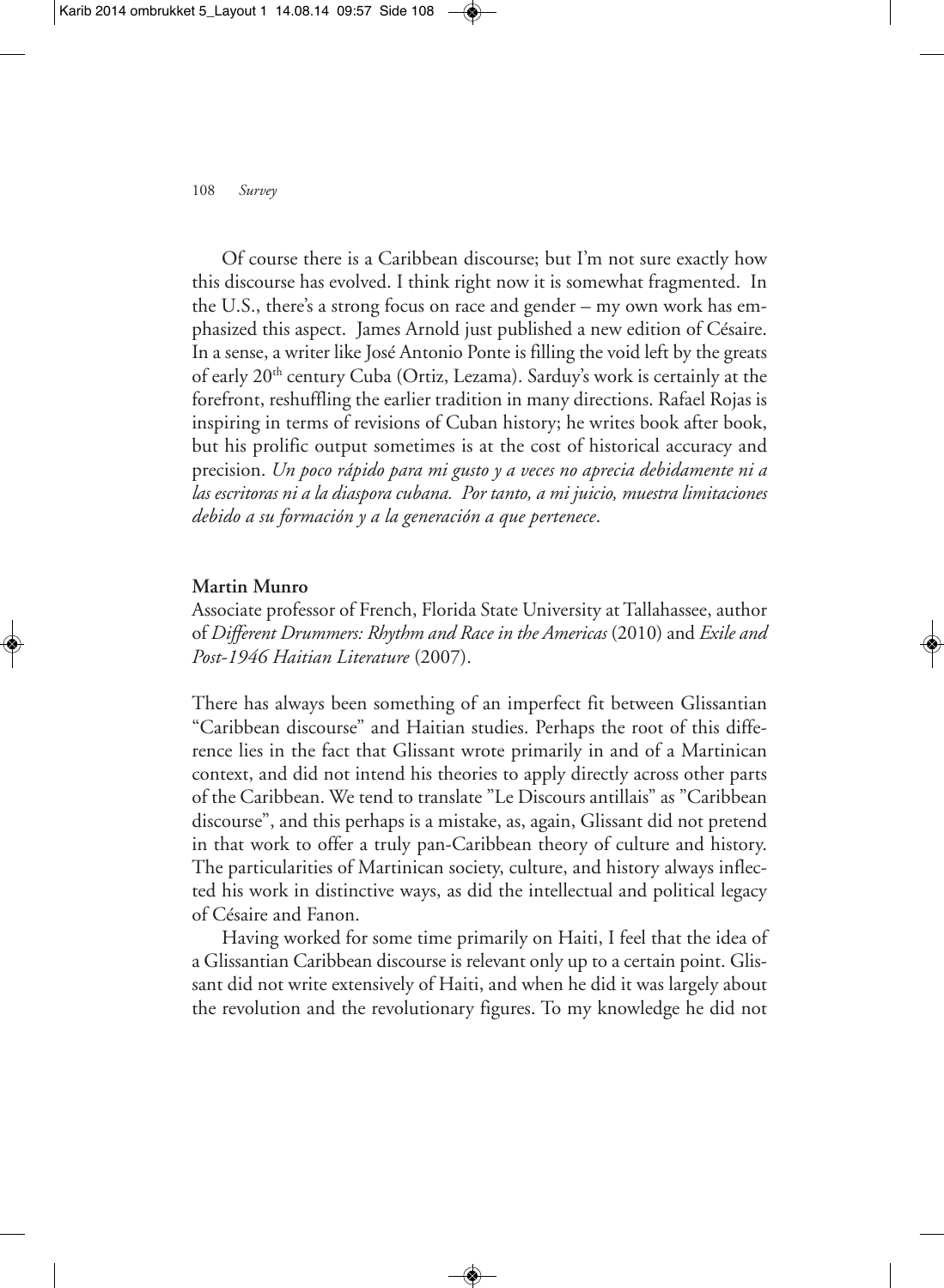write extensively of other periods and personalities of Haitian history. It seems that the utopian thread in his thinking would be challenged by the dystopian aspects of Haitian history. Indeed, especially since the Duvalier period, there has been a distinctively apocalyptic strain in Haitian thought and culture that renders Haiti the dystopian *other* to Glissant's utopian vision of the Antilles.

### **Adlai H. Murdoch**

Professor of Francophone Studies at the Department of Romance Studies, Tufts University, author of *Creolizing the Metropole: Migratory Caribbean Identities in Literature and Film* (2012), co-editor of *Metropolitan Mosaics and Melting-Pots: Paris and Montreal in Francophone Literatures* (2013) and *Postcolonial Theory and Francophone Literary Studies* (2005).

My field of research and teaching is mainly French Caribbean literature, with francophone and anglophone literatures of migration and diaspora as secondary areas of interest. The notion of a Caribbean discourse, then, ranges across much of these fields, as it undergirds the framing of the regional Caribbean experience on the one hand, and those factors of recognition and articulation that bind Caribbean communities in the various diasporas on the other. Looked at in this way, a Caribbean discourse is thus not simply a matter of theme or of form, but is the product of a plethora of experiences and perceptions that emerge from a specific historico-cultural framework. As such, it incorporates narrative and discursive strategies that, while not necessarily the exclusive domain of this field, reflect and embody the discontinuities and disjunctures that have impacted the Caribbean experience – at home and abroad – on the physical and the psychological levels. These principal and related approaches are at the core of researching, writing and teaching the fundamental characteristics of a Caribbean discourse in literary studies.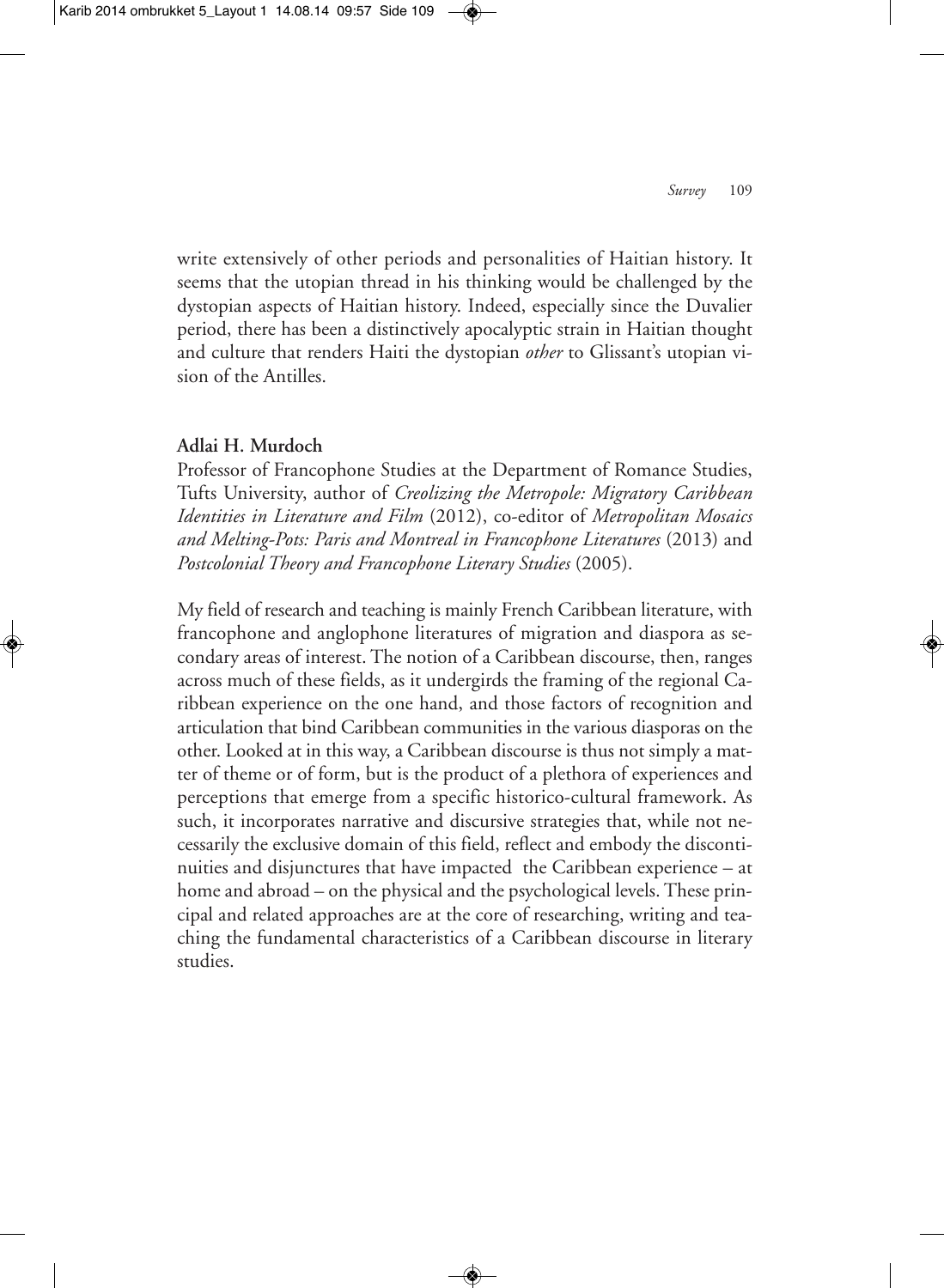# **Richard Price**

Duane A. and Virginia S. Dittman Professor Emeritus of American Studies, Anthropology, and History, College of William & Mary, author of *Rainforest Warriors Human Rights on Trial* (2011), *Travels with Tooy: History, Memory, and the African American Imagination* (2008), and *The Convict and the Colonel* (1998)

I do not believe that there is (or ever was) "a Caribbean discourse". There are *many* Caribbean discourses. I would point to the journal *Small Axe* as one venue where these various discourses are historicized and discussed. And, outside of France and anglophone French (or French Studies) departments, I think the influence of Glissant's thought has been slight. He continues to loom large in Francophone discussions of Caribbean thought (though it is usually in terms of "la relation" much more than "le discours antillais") but he appears far less elsewhere.

### **Yolanda Wood**

Director of the Centre for Caribbean Studies of the Casa de las Américas in Havana and tenured professor in the Department of History of Art at the University of Havana, author of *De la plástica cubana y caribeña* (1990), *Artistas del Caribe hispano en Nueva York* (1998) and *Proyectos de artistas cubanos en los años treinta* (2007).

El Caribe se hizo parte de mí hace ya algunos años, cuando fui conciente de que una parte de América me faltaba en mis referencias profesionales. Había entonces –hace unas tres décadas– una efervescencia que se hacía sentir en relación con esas cuestiones caribeñas. En mi campo de trabajo, la historia del arte, el vacío de conocimiento se revelaba cada vez mayor en la formación y en las investigaciones científicas. Y como siempre hay personas e instituciones intelectualmente adelantadas, la llamada de atención que la Dra. Adelaida de Juan brindaba al arte del Caribe y la manera en que la Casa de las Américas –en Cuba– abría espacios para el intercambio con la región a tra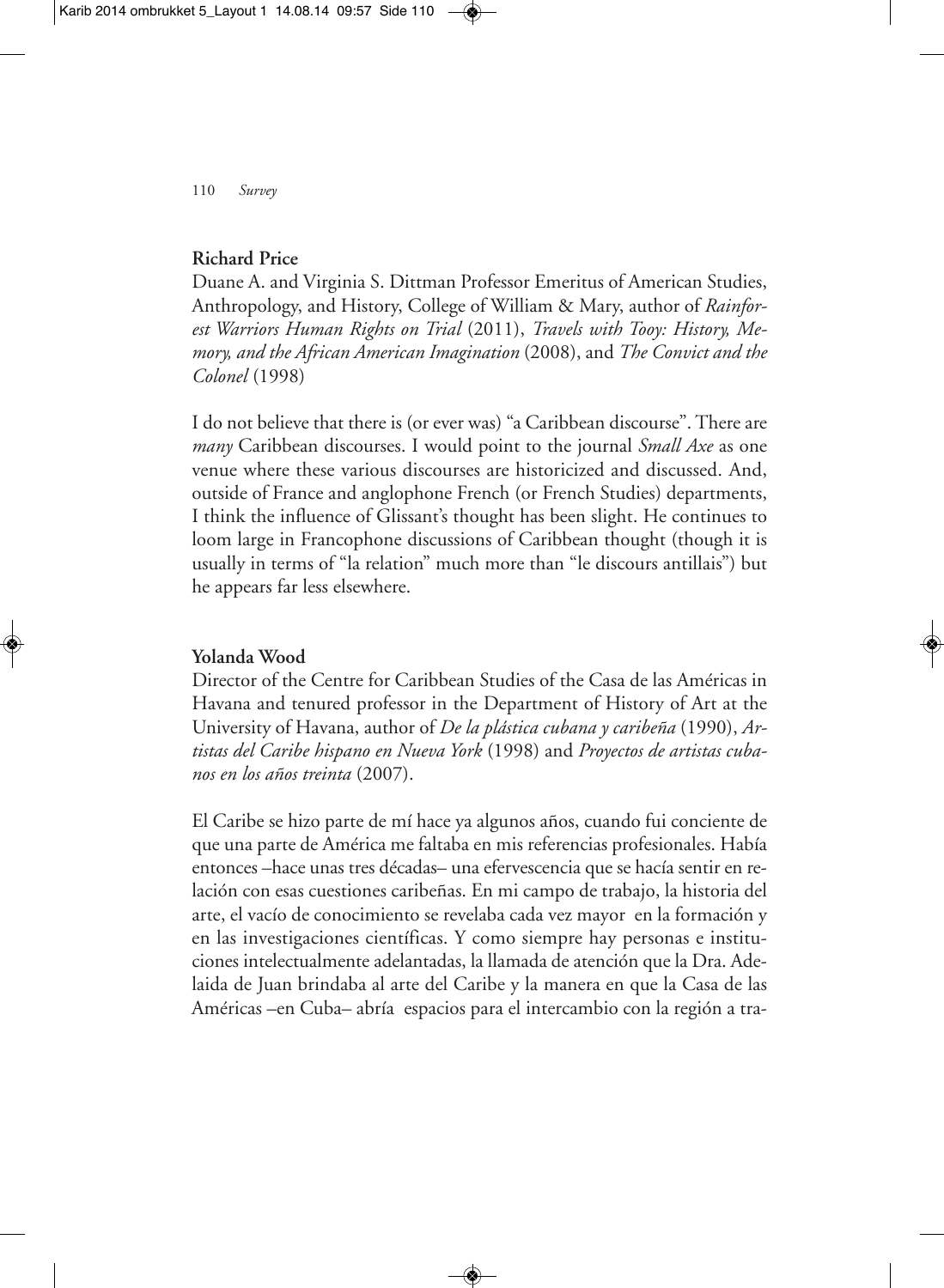vés de sus coloquios, encuentros y publicaciones, fueron alentadoras para encauzar una vocación de caribeñidad que centró mis búsquedas científicas con la intención de introducir en la especialidad de Historia del Arte, los estudios sobre las artes del Caribe.

Hoy, la asignatura cuenta con tres semestres que abarcan una trayectoria de la visualidad caribeña desde las primeras expresiones de los pueblos aborígenes hasta la contemporaneidad. Se encuentra además inserta en los programas de maestría y es materia provocadora para la realización de tesis académicas en sus diferentes niveles de licenciatura hasta doctorado.

Se trata de un campo de conocimiento que se nutre de otras múltiples disciplinas científicas por la misma índole de la producción artística caribeña, por sus variantes en relación con los modelos estético-artísticos de los que se sirvió la historia del arte más canónica concebida desde la enfática trayectoria de estilos y tendencias del arte europeo. Orientarse en ese universo diferente que supone la visualidad construida desde "el otro" caribeño, significó un desmontaje crítico de todo lo aprendido para servirse del instrumental – metodológicamente útil– del universo euro-occidental y a la vez, producir todos los revertimientos necesarios para fundar una epistemología capaz de entablar diálogo con las artes de la compleja humanidad que había encontrado su lugar en el Caribe de islas y costas continentales, de migraciones y diásporas.

Así comenzó un trayecto que no termina, porque en el camino fue cada vez más evidente la necesidad de integrar y sintetizar, a la vez que se imponía un levantamiento de gran envergadura en el orden visual. Para enseñar el arte hay que mostrarlo, y esa localización, selección y ordenamiento de imágenes ha sido una labor imprescindible y sistemática en la que he tenido el apoyo de numerosos artistas e instituciones de la región. Porque lo que no se conoce no existe, para dar existencia cultural a esta región –tan desconocida– había que recorrerla, rastrearla e intentar un orden dentro de la riqueza de su diversidad.

Mirada con la distancia que el tiempo crea, se puede identificar en aquella inicial osadía, un resultado que ha dado lugar a la formación de grupos científicos, equipos profesionales y programas de estudio que multiplican los ca-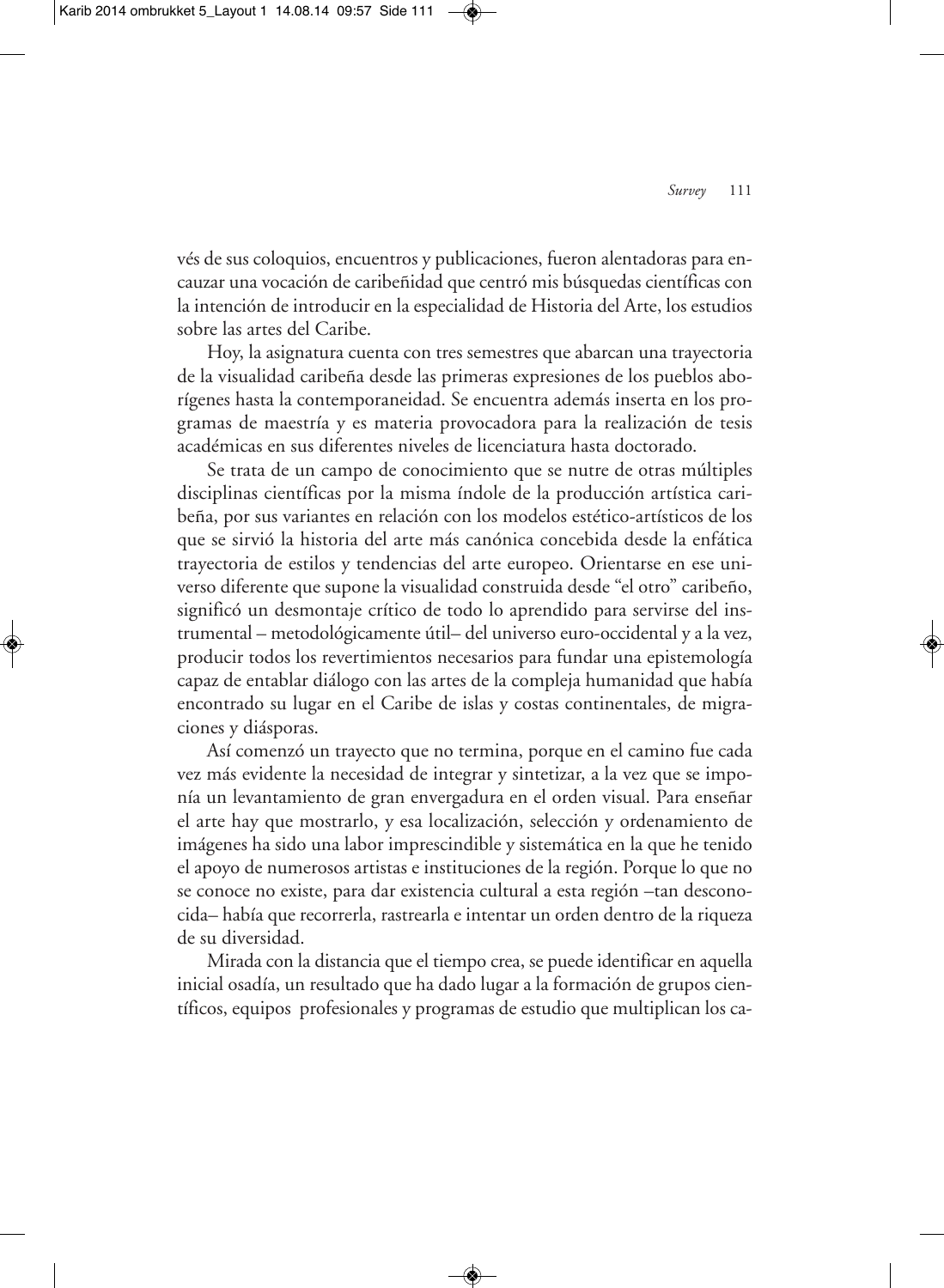#### 112 *Survey*

minos para pensar el Caribe desde su universo de visualidad artística, creada al interior de nuestra propia territorialidad y más allá, así como para evaluar la crítica acerca de esa producción y sus modos de circulación por el mundo. El Caribe es muy relevante en mi vida, en mi obra, y en mi compromiso de estudios actuales y futuros. Es un magma del que solo emerge una parte; la otra, permanece consistente y recóndita, con gran densidad, a la espera de nuevas indagaciones. Como los grandes misterios por descubrir, el Caribe se presenta así al ojo inquieto del investigador, una región de múltiples ocultamientos y revelaciones, un espacio donde la fuerza de lo visual es esencial a la definición de sus peculiares identidades, que no se reduce a ningún *slogan* publicitario ni a las marcas de calidad que le haya otorgado el turismo, sino que se distingue por su propia manera de existir, de pensar y sentir en la cultura y las artes.

Cuando el investigador se asoma al Caribe, lo primero que aprecia es su geografía. El fraccionamiento insular de tantas islas convierte a la región en un lugar difícil de aprehender, describir y explorar. Por eso las definiciones se superponen al mapa y lo reordenan con modos diversos para intentar la comprensión de las relaciones tierra-tierra y tierra-mar, porque de esas combinaciones se derivan otras cartografías posibles, que en esencia, son más culturales que geográficas. Y como culturales, son históricas. El Caribe mismo lo es. Se trata de un concepto que nos impone siempre pensar y repensar sus espacios y denominaciones. Es una permanente tarea en la que se descubren nuevas y nuevas conexiones que amplían las potencialidades de su pulsación cultural.

Cuando se publicó *El Discurso Antillano* de Edouard Glissant en 1981, el Caribe estaba en pleno apogeo indagatorio, en la búsqueda de respuestas a numerosas preguntas, unas nuevas y otras acumuladas. Se trata de un libro que abrió caminos a otras muchas interrogantes por el modo en que el autor instaló su reflexión en el lugar simbólico de la antillanidad. Es en ese sentido, se trata de un texto fundador que compendia ensayos reunidos en el arco temporal de dos décadas, escritos durante los años en que se inauguraba la contemporaneidad caribeña con toda su complejidad. En ese libro amplio y vario se descubre una estructura de archipiélago, que como el Caribe mismo